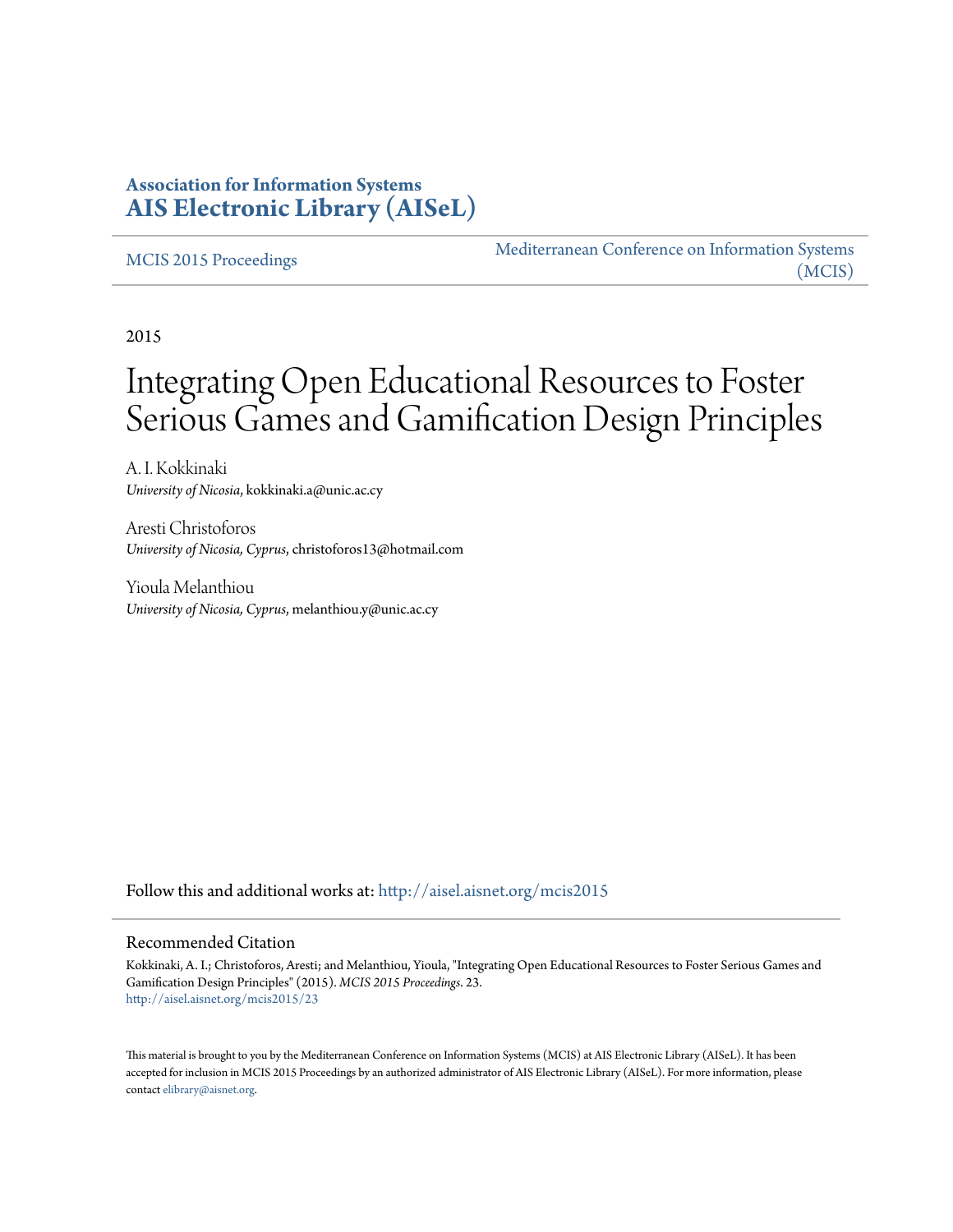# **ΙNTEGRATING OPEN EDUCATIONAL RESOURCES TO FOSTER SERIOUS GAMES AND GAMIFICATION DESIGN PRINCIPLES**

#### *Complete Research*

*Kokkinaki, Angelika, University of Nicosia, Nicosia, Cyprus, kokkinaki.a@unic.ac.cy Christoforos, Aresti, University of Nicosia, Nicosia, Cyprus, christoforos13@hotmail.com Melanthiou, Yioula, University of Nicosia, Nicosia, Cyprus, melanthiou.y@unic.ac.cy*

#### **Abstract**

*This paper presents aspects of the design, development and integration of open educational resources (OERs) on serious games design principles and gamification to foster good practices among faculty members of Higher Educational Institutions and other interested educators. The paper presents the methodology followed for the design and integration of OERs in this topic. The resulting modules are delivered through a synchronous e-learning platform and consist of thematic lectures, a variety of asynchronous tools for communication and support integration of OERs, serious games and gamification practices. Through its pilot implementation, learners became aware of aligning educational objectives to methodological principles and relevant tools using existing platforms, serious games and gamification aspects; they accessed videos and animations and they played games that let them realize the potentials of serious games in formal education or other learning contexts. Some preliminary results on their assessment are included.*

*Keywords: Open Educational Resources, Serious Games, Gamification, eLearning*

### **1 Introduction**

The research presented in this paper has been motivated by concerns of faculty members at Higher Educational Institutions (HEI) who had identified the need for effective means to promote students' motivation and engagement and eventually increase students' learning potential. As serious games and the selective use of gamification elements is a known approach to increase motivation, educators in all sorts of domains may wish to experiment with such approaches. However, not all of the educators are familiar with the required concepts and skills. Thus, he main objective of this research has been to use related theories and develop an e-learning platform that integrates OERs targeting educators who wish to employ serious games and gamification in learning activities designed for their students.

Integrating Open Educational resources (OERs) to support educators in their effort to undertake serious games and gamification elements for the development of learning activities is a complex task; it requires the alignment of learning objectives with learning tools and learning methods. In view of this, educators need to develop competencies on game elements and game mechanics, learn how to incorporate them within learning activities, which ought to be designed and developed with explicit consideration on the desired learning objectives for the end users.

Serious games, that is, applying games to non-game domains, have been extensively employed in educational contexts because they lead to high engagement of learners and through that to improvement of their skills. Recently, attention has been directed towards "gamification," which applies game elements and game design techniques to non-game systems (Deterding et al., 2011; Werbach and Hunter, 2012). As noted in (Cheong et al. 2013) a significant difference between the two concepts is that serious games are primarily games augmented with pedagogical components whereas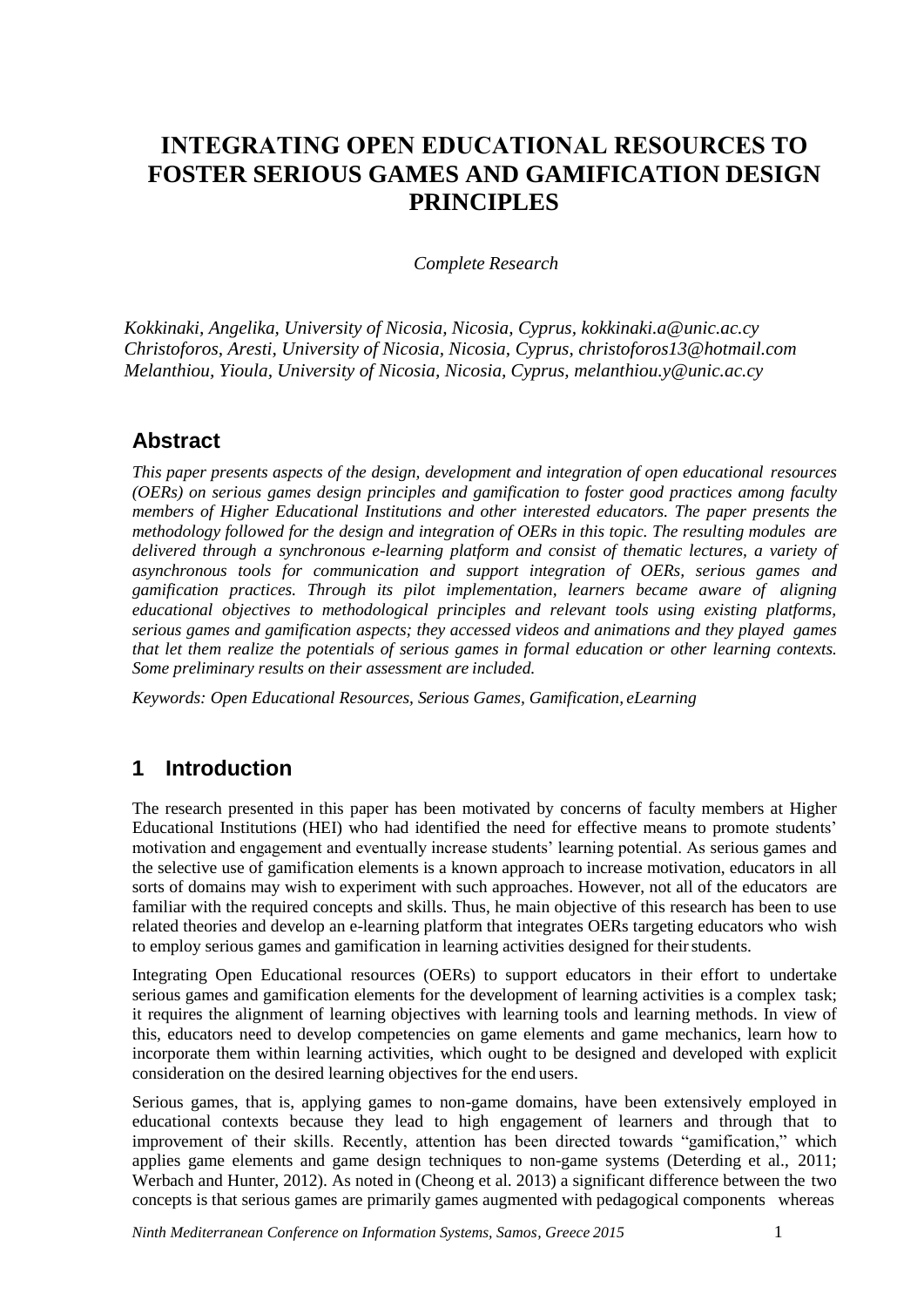gamification refers to non-game activities to which game-like features have been added. In order to enhance the learning process and help learners conquer the specified learning outcomes, a gamified learning activity should be motivating, challenging, engaging and even stressful at times (Kapp 2012). This cannot be achieved by adding game elements like points, leaderboards, or badges to an existing activity or system; instead, it is the outcome of integrating game elements (Kapp, 2012; Nicholson, 2012) promoting a motivating and meaningful experience for the learners, especially suited for problem-solving and quick decision making. The volume and span of gamified applications (McGonigal, 2011; Reeves & Read, 2009) in business, education, health, marketing and other domains has also stirred interest among educators in the relevant fields and an inclination for some to acquire knowledge and skills that will enable them to employ it properly for pedagogical purposes in their courses. Despite the increased interest among educators, there has not been identified an e-learning initiative to examine how to educate course developers on this topic. To address this gap, an e-learning course for educators; it aims to provide them with the necessary knowledge and skills to identify learning objectives, design the learning activities and employ serious games and gamification to serve them. Based on the nationality of our audience the e-learning course content is in the Greek language.

Pedagogical, technological and economic aspects are involved in the design, development and implementation of e-learning courses and this renders the process challenging. For the specific course, considerations included the limited availability of resources in the specific language, the number of people who might be interested in and capable to follow this particular course, and the need for the methodology developed to be scalable.

This paper presents aspects of the design, development and implementation of an initial prototype of an e-learning course serious games and gamification, which was developed for Greek speaking educators who want to encompass serious games and gamification in their own courses. Through a localization process, however, other interested parties may localize the contents of the e-learning environment to their own special requirements. In an effort to preach what we pray, emphasis has been placed on employing game-based learning and appropriate gamification techniques for letting learners discover the different forms and aspects of serious games and gamification.

This paper aims at 1) outlining the methodology for identifying users educational needs related to the topic of gamification and serious games, 2) presenting a specific framework of the design of an ecourse using game-based learning and gamification elements on the very same topic, 3) allowing interested parties who may wish to localize this course to understand the design parameters and thus perform their tasks more efficiently, and 4) facilitating the evaluation of the design and development of the e-course on serious games and gamification. For this course, the development team consisted of an expert on e-learning pedagogy and technologies with strong IS skills, a domain expert with experience and a developer. The development team was responsible for the design of the course and the corresponding learning material.

The remaining of this paper is structured as follows. Section 2 provides a brief literature review on relevant pedagogical approaches, game-based learning and gamification elements as well as the methodology used for identifying the educational needs of the target audience. Section 3 provides a description of the design of the e-course along with examples. Section 4 provides a roadmap through the implementation and evaluation of the environment on this implementation. Section 5 concludes this paper.

# **2 Learning Context and Identified Educational Needs**

For the design framework of this research and the learning models to be applied, we follow a socialconstructivist approach (Vygotsky, 1978), which proposes learner-centered activities and recognizes intrinsic learning through social interactions. Specific theories that guided the design of this e-course include: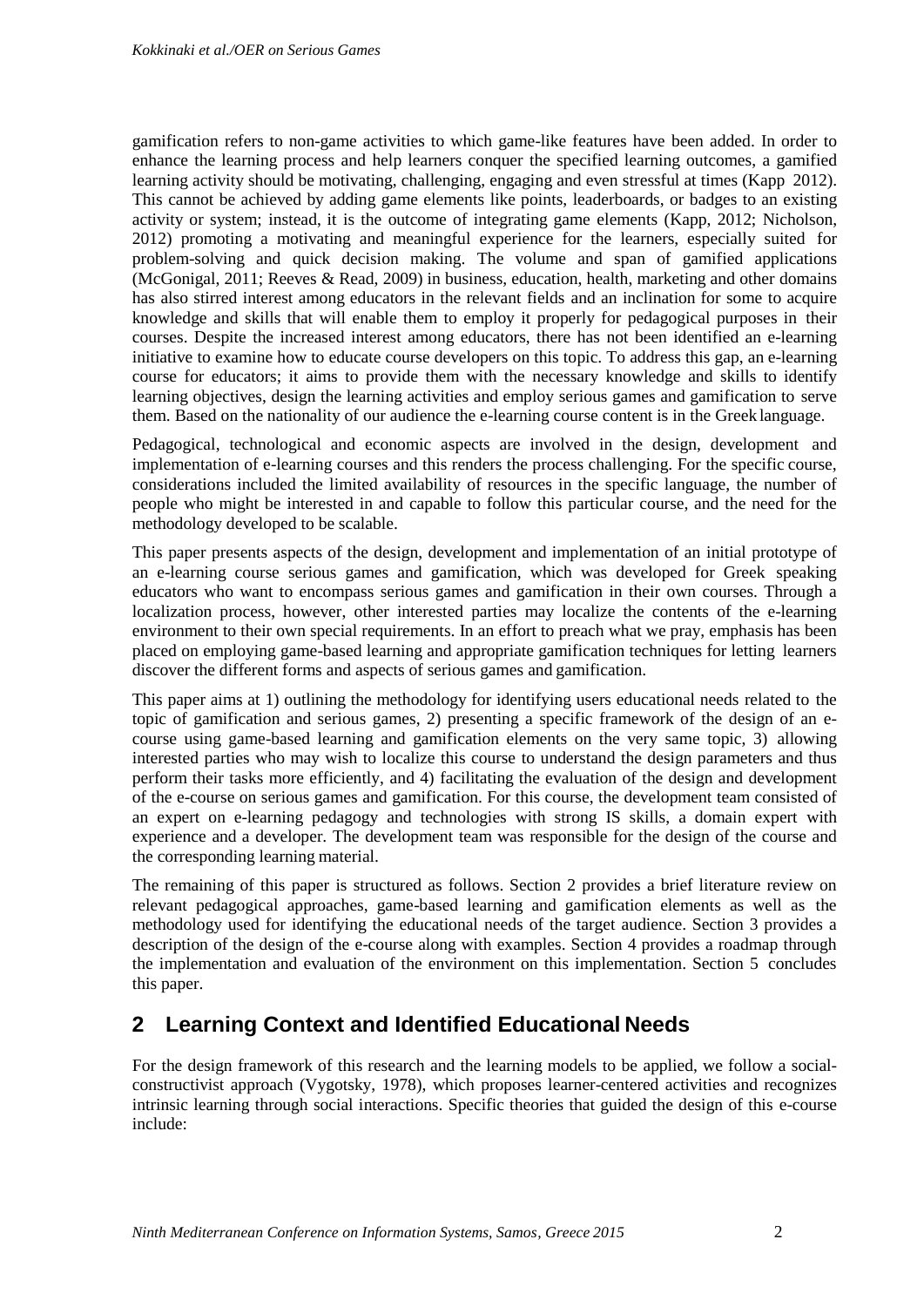- Vygotsky's (1978) theory of the "zone of proximal development", which posits that when learners engage in social behavior and enjoy the collaboration of peers they achieve more fulfilled learning experiences than what they might achieve by working individually;
- Kolb's (1984) experiential learning theory, which suggests that learning intertwined with applied, real life incidents and reflection upon this experience leads to higher learning achievements, and
- Lave's (1990) situated learning theory, which distinguishes a progression line among active learner initiating from "newcomer" status to "old timer" level within a learning community.

The overall design of the desired e-course observes is in alignment with these theoretical frameworks, furthermore, it employs game-based learning and other gamification elements.

A game may be defined as a system in which players engage in an abstract challenge, defined by rules, interactivity, and feedback, that results in a quantifiable outcome often eliciting an emotional reaction (Koster 2004). There is plenty of supporting evidence on the pedagogical role of fun in learning and of the potentials games to support learning (Ellis et al., 2006, Garris et al., 2002, Kolb 1984, Kolodner et al., 2003). Recently, gamification, that is, "[…] *the use of game design elements in non-game contexts*" (Deterding et al., 2011), has received attention as a potential mechanism for increasing users' engagement and behavioral change (Burke 2011).

The e-course was designed according to active learning, learner-centred principles and it includes certain common gamification elements and a set of learning activities that the learner performs in order to acquire or advance knowledge in this topic. The sequencing of these learning activities ranges from the simplest, to the most complex. The e-course specifies the learning objects involved (such as self-assessment test, video-lectures, exercises, handles to selected tools, text, games), the learning objectives (and other Metadata: who prepared it, when, for what type of learners, prerequisites, IPRs, technical infrastructure needed), and the learning environment (e.g., Moodle, WebEx, including the structure of the platform used, i.e. Moodle). Gamification elements are embedded in the e-course design; furthermore challenges, rewards, social influences and gamification specific self-expressing and self-assessment activities are included in the e-course.

In the design of the e-course we also included the profile of the learner, the learning objectives, possible prerequisites of each learning session, the learning environment structure and the utilized ICT skills. We have also included a description of the learning activities, possible sequencing of the learning activities and time restrictions or recommended timing: e.g., "one session per week". A (high level) description of the learning objects, including sizing (e.g., a 20min video), sources, and recourses necessary for implementation; as well as a series of self-assessment tools as well as guidelines for a cap-stone activity.

In alignment with the overall pedagogical paradigm and in order to identify the profile of the learners, the project team did secondary research. To maximize its potential impact on the target audience, it was designed as an open educational resource; the OER is in the Moodle server of the host University accessible at the The course includes discussions with facilitators, a variety of learning activities, methodologies and tools, relevant videos and animations and self-assessment exercises, as explained in the following section.

# **3 Design, Development and Integration of OERs**

A fundamental principle followed in this research is the separation, with clearly defined interfaces, of the design, the implementation and the delivery of the course. The design requires the combined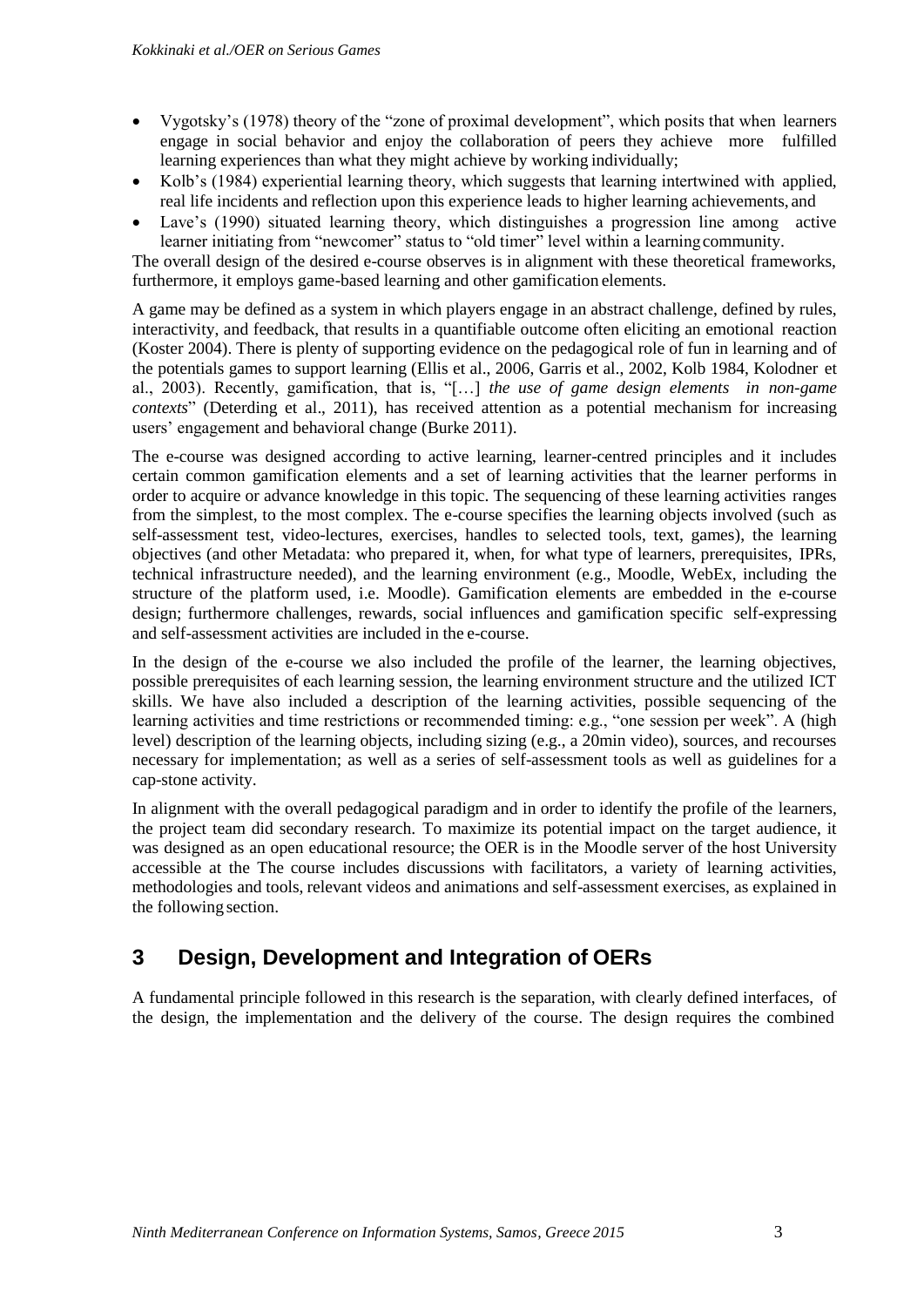| $\mathbf{C}$                                               | moodle.lll.unic.ac.cy/course/view.php?id=2172                      | <b>FI</b><br>$-25$                           |
|------------------------------------------------------------|--------------------------------------------------------------------|----------------------------------------------|
| UNIVERSITY OF NICOSIA                                      | Students - Useful Links - Helpdesk Hours<br>English (en) +<br>Home | Christoforos Aresti                          |
| General                                                    | Useful Links                                                       | HOW TO USE IT                                |
| Topic 1<br>$\triangleright$ Topic 2                        |                                                                    |                                              |
| Topic 3                                                    |                                                                    |                                              |
| $\triangleright$ Topic 4                                   | <b>Topic 1</b>                                                     | STUDENT                                      |
| $\triangleright$ Topic 5                                   |                                                                    | <b>MOODLE TRAINING VIDEOS</b>                |
| $F$ Topic 6                                                |                                                                    |                                              |
| Topic 7                                                    | <b>Chapter 1 - What is Gamification</b>                            |                                              |
| Topic 8                                                    |                                                                    |                                              |
| Topic 9                                                    |                                                                    |                                              |
| Topic 10                                                   | <b>Materials</b>                                                   | <b>TEACHER</b><br>MOODLE TRAINING VIDEOS     |
| Topic 11                                                   |                                                                    |                                              |
| $\triangleright$ Topic 12                                  | <b>Definition of Gamification</b>                                  |                                              |
| $\triangleright$ Topic 13                                  | $\bullet$ <<br><b>Definition of Gamification</b>                   |                                              |
| $\triangleright$ Topic 14                                  |                                                                    | CALENDAR<br>同同                               |
| My courses                                                 |                                                                    | November 2015 $\blacktriangleright$<br>◀     |
|                                                            |                                                                    | Sun Mon Tue Wed Thu Fri Sat                  |
| 回回                                                         |                                                                    | 2 3 4 5 6 7                                  |
| <b>ADMINISTRATION</b>                                      |                                                                    | 10 11 12 13 14<br>$\mathcal{G}$<br>15        |
| Course administration                                      |                                                                    | 16 17 18 19 20 21<br>22<br>23 24 25 26 27 28 |
| Turn editing on                                            | ZOMBIES<br>RUNI<br>$1 - 11 - 1$                                    | 29 30                                        |
| <b>Edit settings</b>                                       |                                                                    |                                              |
| 章 Course completion                                        |                                                                    | <b>EVENTS KEY</b>                            |
| moodle.lll.unic.ac.cy/course/view.php?id=2172#cm_submenu_2 |                                                                    | Hide global events                           |

#### *Figure 1. The Interface of the OER*

expertise of e-learning pedagogy, technology and of domain knowledge. The implementation does not require the presence of an e- learning pedagogy or technology expert, any more. This separation of levels supports scalability and transferability.

The methodological approach allows the learners to perform a number of e-learningactivities.

- Learners may participate in synchronous distance learning sessions that entail tutorial discussions on serious games and gamification concepts. Such sessions could be coordinated by a remote instructor. At implementation level, it is supported by WebEx®.
- An asynchronous e-learning system (Moodle, an open source LMS) and various Web and Web 2.0 tools were used. Furthermore, selected gamified activities have been developed and used as best practices.
- Participants design and develop their own educational material using appropriate method and tools (asynchronous distance learning).
- Learners may communicate, cooperate and form new knowledge with their fellow students, using embedded tools, educational activities and gamification elements.
- Finally, participants had the opportunity to undertake self-assessment exercises, play games and get engaged in gameful activities that empower learners follow their individual learningskills.

From a pedagogical perspective, the primary objectives of this course are to: i) raise awareness among learners on serious games and gamification; ii) let them develop skills and competences for developing their own educational resources undertaking appropriate design principles methods and tools and iii) enable them towards formative learning through individual projects. Example of how objectives (ii) and (iii) are implemented are given in the Figure 2 and 3.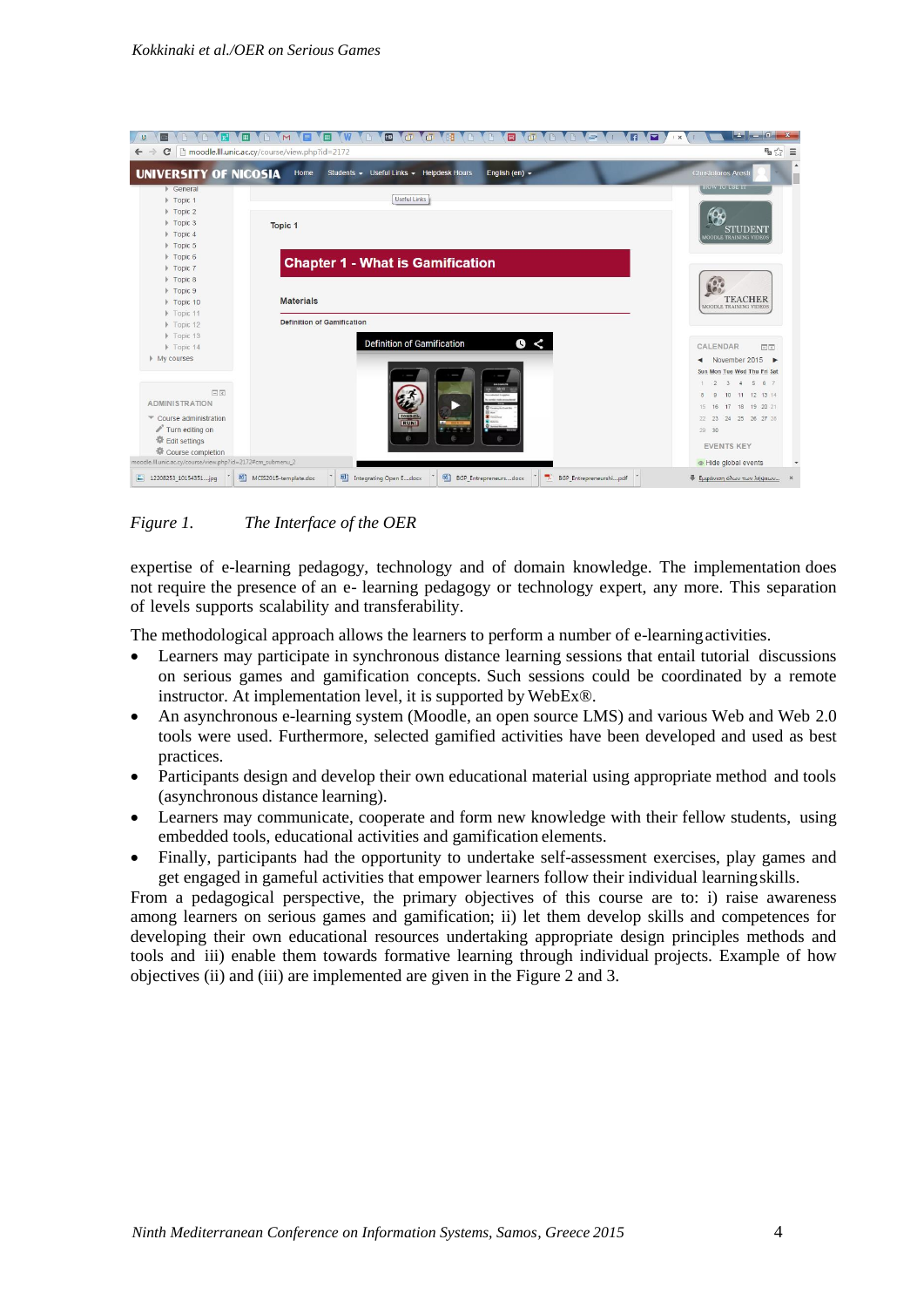

*Figure 2. The educator may use an existing software tool for developing a serious game on the topic of his/her choice*



*Figure 3. The educator may parameterize a well-known game and apply it in his/her course.* 

# **4 Assessment of the OER**

We employed the Questionnaire for User Interaction Satisfaction (QUIS) for the assessment of the OER. Beyond the demographic questions, QUIS hierarchically organized measures of nine specific interface factors (screen factors, terminology and system feedback, learning factors, system capabilities, technical manuals, on-line tutorials, multimedia, teleconferencing, and software installation) as well as a measure of overall satisfaction. Each area measures the users' overall satisfaction with that facet of the interface, as well as the factors that make up that facet, on a 9-point scale. The questionnaire is designed to be configured according to the needs of each interface analysis by including only the sections that are of interest to the user. The QUIS questionnaire was translated into Greek and uploaded onto an online survey platform. The educators who had access to the OER were invited to access the system. The overall assessment of the project, including evaluation of the OER offered is described in more detail, as follows.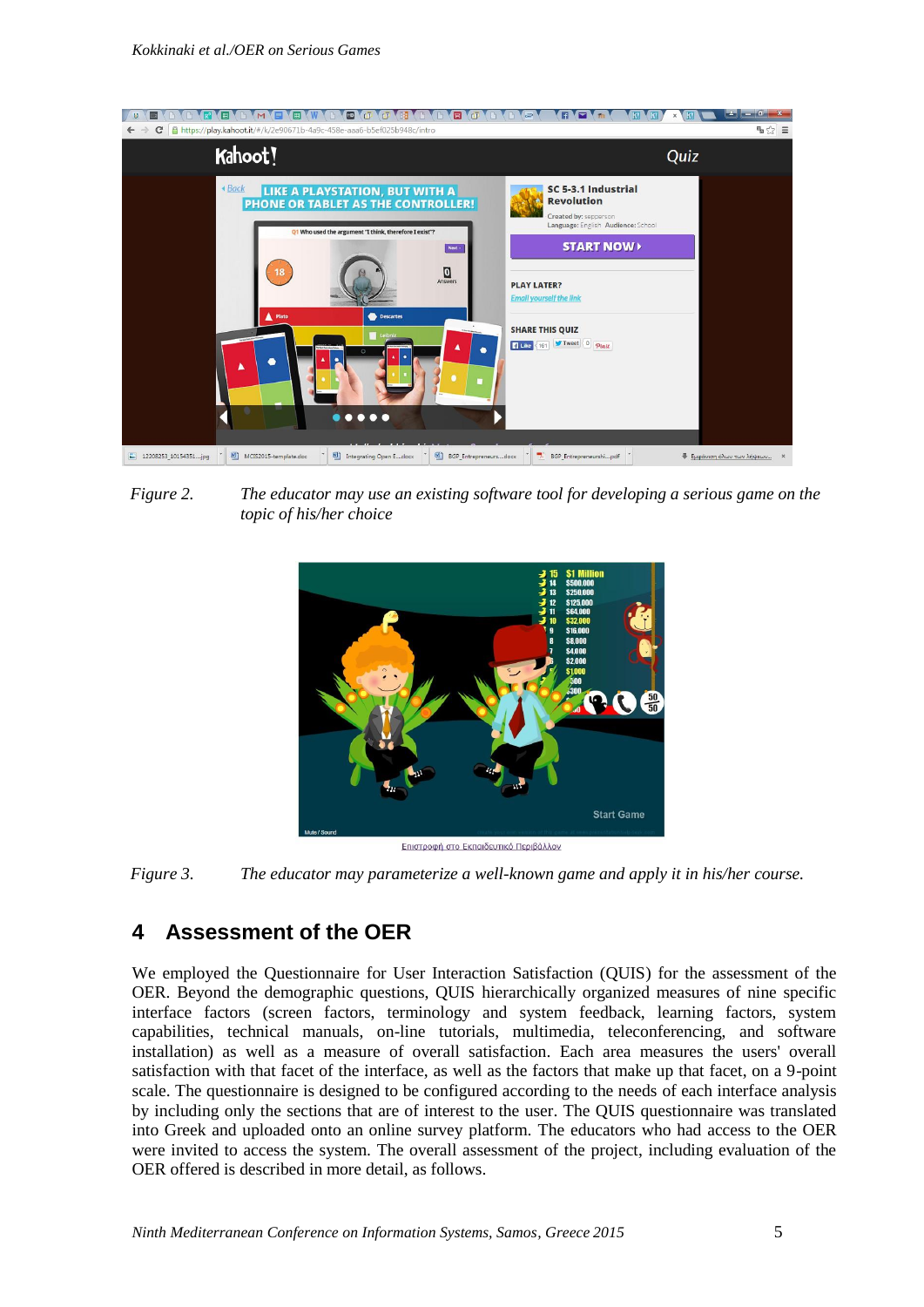|               | 0                               | 1                      | $\overline{c}$       | 3                      | 4                               | 5                      | 6                       | $\overline{7}$          | 8           | $\overline{9}$ | N/A         |               |
|---------------|---------------------------------|------------------------|----------------------|------------------------|---------------------------------|------------------------|-------------------------|-------------------------|-------------|----------------|-------------|---------------|
| απεχθές       | $\overline{2}$<br>2.3%          | 5<br>5.7%              | 4<br>4.6%            | $\overline{2}$<br>2.3% | 1<br>1.1%                       | 3<br>3.4%              | $\overline{9}$<br>10.3% | $\overline{9}$<br>10.3% | 16<br>18.4% | 27<br>31.0%    | 9<br>10.3%  | υπέροχο       |
| δύσκολο       | $\overline{2}$<br>2.3%          | 3<br>3.5%              | 1<br>1.2%            | $\mathbf 0$<br>0.0%    | $\overline{4}$<br>4.7%          | $\mathbf{1}$<br>1.2%   | 11<br>12.8%             | $\overline{7}$<br>8.1%  | 17<br>19.8% | 30<br>34.9%    | 10<br>11.6% | εύκολο        |
| απογοητευτικό | 4<br>4.7%                       | $\overline{1}$<br>1.2% | 1<br>1.2%            | $\mathbf{1}$<br>1.2%   | 3<br>3.5%                       | $\overline{4}$<br>4.7% | $\overline{7}$<br>8.2%  | 8<br>9.4%               | 27<br>31.8% | 17<br>20.0%    | 12<br>14.1% | ικανοποιητικό |
| ανεπαρκές     | 1<br>1.2%                       | 3<br>3.7%              | 1<br>1.2%            | 3<br>3.7%              | $\overline{4}$<br>4.9%          | $\overline{2}$<br>2.4% | $\overline{7}$<br>8.5%  | 10<br>12.2%             | 29<br>35.4% | 14<br>17.1%    | 8<br>9.8%   | επαρκές       |
| βαρετό        | $\overline{\mathbf{3}}$<br>3.7% | $\mathbf{1}$<br>1.2%   | $\mathbf{1}$<br>1.2% | $\overline{2}$<br>2.4% | $\overline{\mathbf{z}}$<br>2.4% | 6<br>7.3%              | $^{\rm 8}$<br>9.8%      | 8<br>9.8%               | 20<br>24.4% | 16<br>19.5%    | 15<br>18.3% | ενδιαφέρον    |
| δύσκαμπτο     | 3<br>3.7%                       | $\mathbf{3}$<br>3.7%   | $\mathbf 0$<br>0.0%  | $\overline{2}$<br>2.5% | $\overline{2}$<br>2.5%          | 5<br>6.2%              | 13<br>16.0%             | 22<br>27.2%             | 16<br>19.8% | 11<br>13.6%    | 4<br>4.9%   | προσαρμόσιμο  |

#### Figure 4. The overall assessment (part 1 of the QUIS questionnaire)

Overall, the e-course is very positively perceived by the learners; it also gathered high marks with regards to its perceived ease of use, satisfaction with regards to the scope of topics covered and completeness. The majority of learners found it interesting and flexible. Although the overall assessment is positive, the analysis of specific aspects reveals points for further improvement.

Follow up interviews validated that learners conquered the fundamentals on serious games and gamification, knew how to use tools to develop serious games and gamification, followed animation spots, conducted self-assessment tests, and overall enabled themselves to proceed in formative learning. Learners were particularly satisfied with regards to the methodology followed in the OER, although some concerns were expressed that the one-week time period between classes was not always enough for doing the suggested exercises and studying the additional material. Video clips and animations, were received very positively because they contained mostly applied examples, addressing all the main aspects of gamification. Another aspect of the integrated OERs that was very positively perceived was the gamified activities that were included.

In sum, the majority of the learners are satisfied with usability of the system, its content and its structure. Moreover, they are clearly in favor of the use of video segments and educational games. Users are content with the self-assessment exams, quizzes and the feedback given by fellow users and trainers. To a great extent, users believe that the OER provides the necessary content and skills to enable them undertake the serious games and gamification aspects in the design and development of their own educational material.

# **5 Conclusions**

This paper focuses on the design and development of an OER on serious games and gamification. The authors report findings related to initial implementation; it is expected that the design process will go through repetitive iteration cycles to reach a higher level of maturity. The presented research works as a proof of concept that integrating OERs on serious games and gamification targeting educators can be an economically feasible and scalable process. The main contribution of such work remains to be validated through additional research. Another aspect that needs to be examined is the extent to which gamification has an impact on the learning process of users and explore ways that gamification can further support aspects of an overall educationalstrategy.

### **References**

Burke, M. and Hiltbrand, T. (2011). How gamification will change business intelligence. Business Intelligence Journal, 16 (2), 8-16.